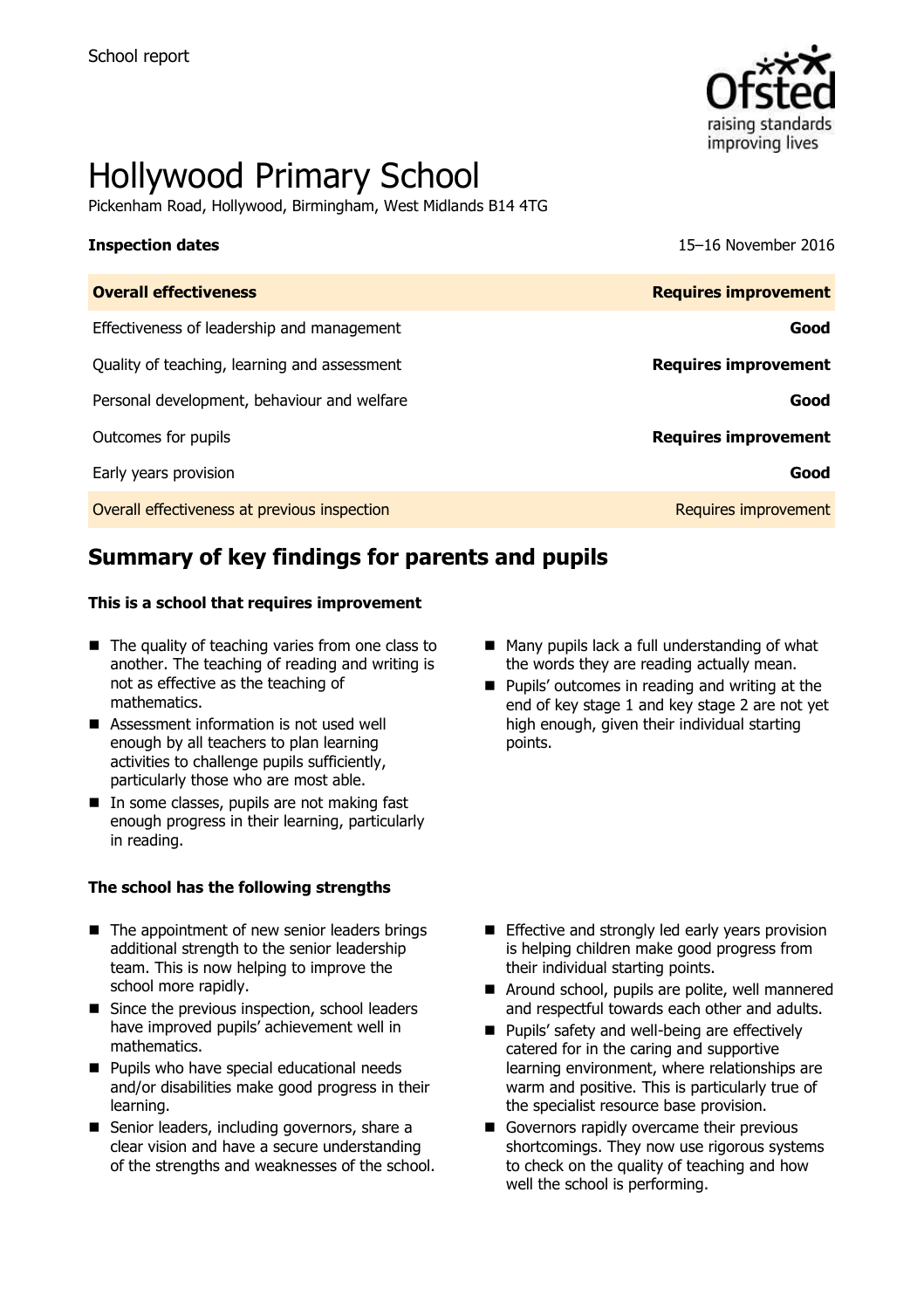

# **Full report**

### **What does the school need to do to improve further?**

- **IMPROVE THE AUTE IMPROVE SEACHTER IN A** Improve teaching and writing by:
	- ensuring accurate assessment is used well by teachers when planning learning tasks for pupils
	- making sure pupils, especially the most able, are challenged as much as possible in lessons
	- using the well-honed teaching skills of senior leaders more to coach and effectively support teachers to improve their practice
	- strengthening the teaching of reading across the school so that pupils build on their phonics skills and develop their comprehension skills.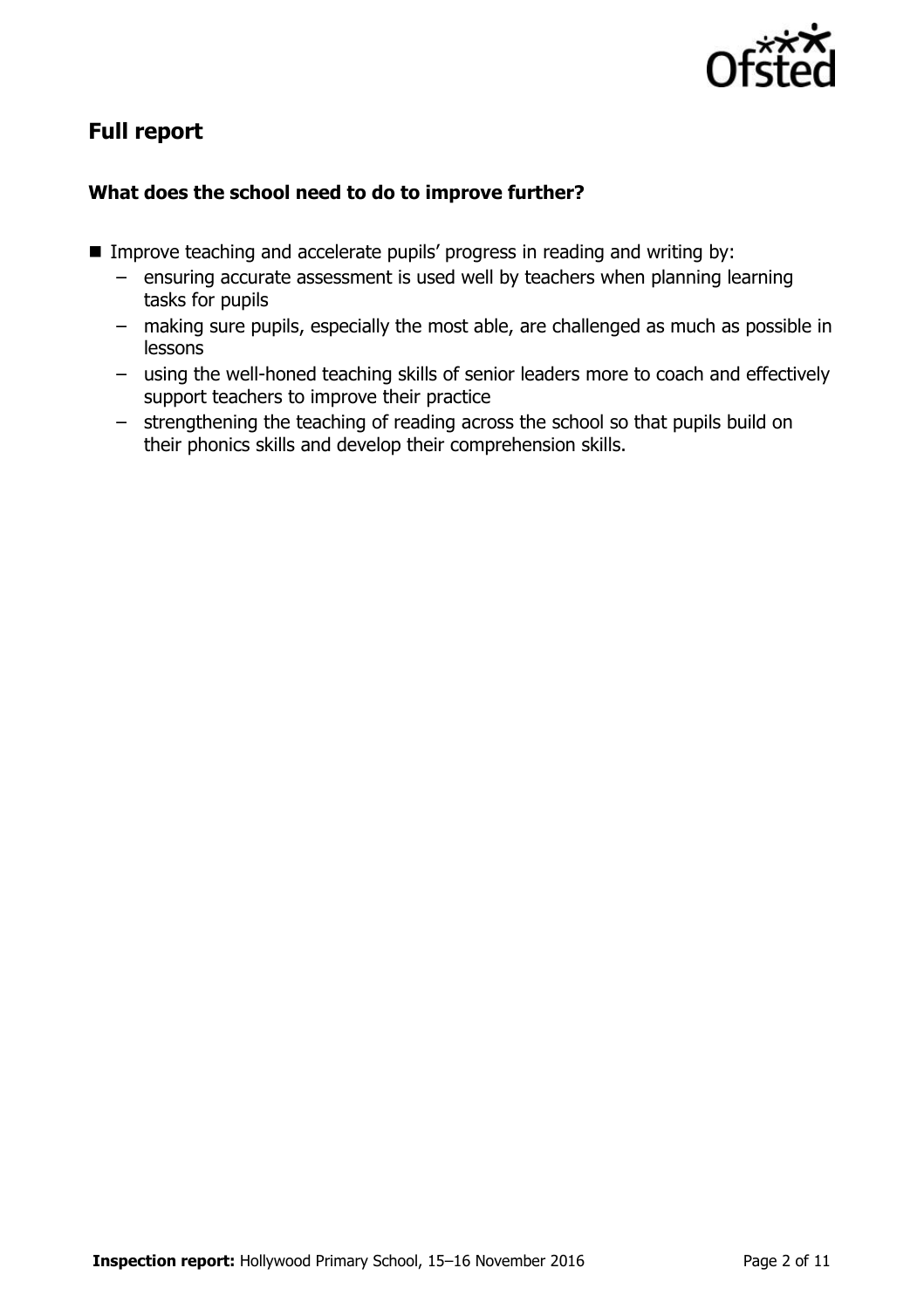

# **Inspection judgements**

### **Effectiveness of leadership and management Good**

- Senior leaders have a clear sense of purpose and shared vision based on wanting the best possible achievement for pupils. This vision is shared by governors and staff alike. It is central to the improvements which have taken place since the previous inspection.
- Senior leaders have high expectations of their staff and pupils. These high expectations show clearly in pupils' good behaviour, the strong early years provision and the significant improvements made to teaching and learning in mathematics. The newly strengthened leadership team recognises that the previously good standards in English dipped in 2016. They also acknowledge that some unavoidable staff absence limited aspects of school improvement this year. Currently, some staff lack confidence with the school's new assessment measures.
- The school's leadership and management are now stronger than at the time of the previous inspection. The leadership provided by three newly appointed assistant headteachers means tighter checks are taking place on how well teaching is helping to improve pupils' learning.
- Assistant headteachers are improving the quality of teaching by using their highly effective skills to coach their colleagues. In some year groups, teaching is rapidly improving pupils' progress, for example in spelling. Leadership of mathematics, English and the provision for pupils who have special educational needs and/or disabilities are all strong.
- Senior leaders have been successful in their work to improve pupils' achievement in mathematics, which was identified as a key development point by the previous inspection. Pupils' outcomes at the end of Year 2 and Year 6 are now better than previously because of improved teaching in this subject.
- School leaders have sought support from local school partnerships. This support has given teachers many opportunities to learn from others in order to improve their own teaching. These opportunities have been welcomed by staff and are helping to improve pupils' achievement, particularly in mathematics. The management of staff performance is effective.
- **Pupils are well prepared for living in modern Britain. British values are taught through** the half-termly focus placed on values for life. So that pupils could learn more about democracy in action, school leaders moved the timing of elections for the school council to coincide with local elections and, more recently, the general election. During the school council elections, pupils mirrored the events politicians were participating in nationally, such as electioneering and voting. Through these activities, they developed an understanding of the importance of the freedom to voice opinions and being involved in decision-making.
- The curriculum is rich and diverse. It is broad, well balanced, motivates pupils and stimulates learning. The curriculum is carefully pitched to match pupils' interests. It has been adapted effectively to engage both boys and girls so as to reduce any differences between their progress and attainment. Many extra-curricular activities extend learning and improve pupils' self-confidence and skills, such as the taekwondo club, which regularly meets after school.
- **Pupil premium funding is used well to diminish differences between disadvantaged**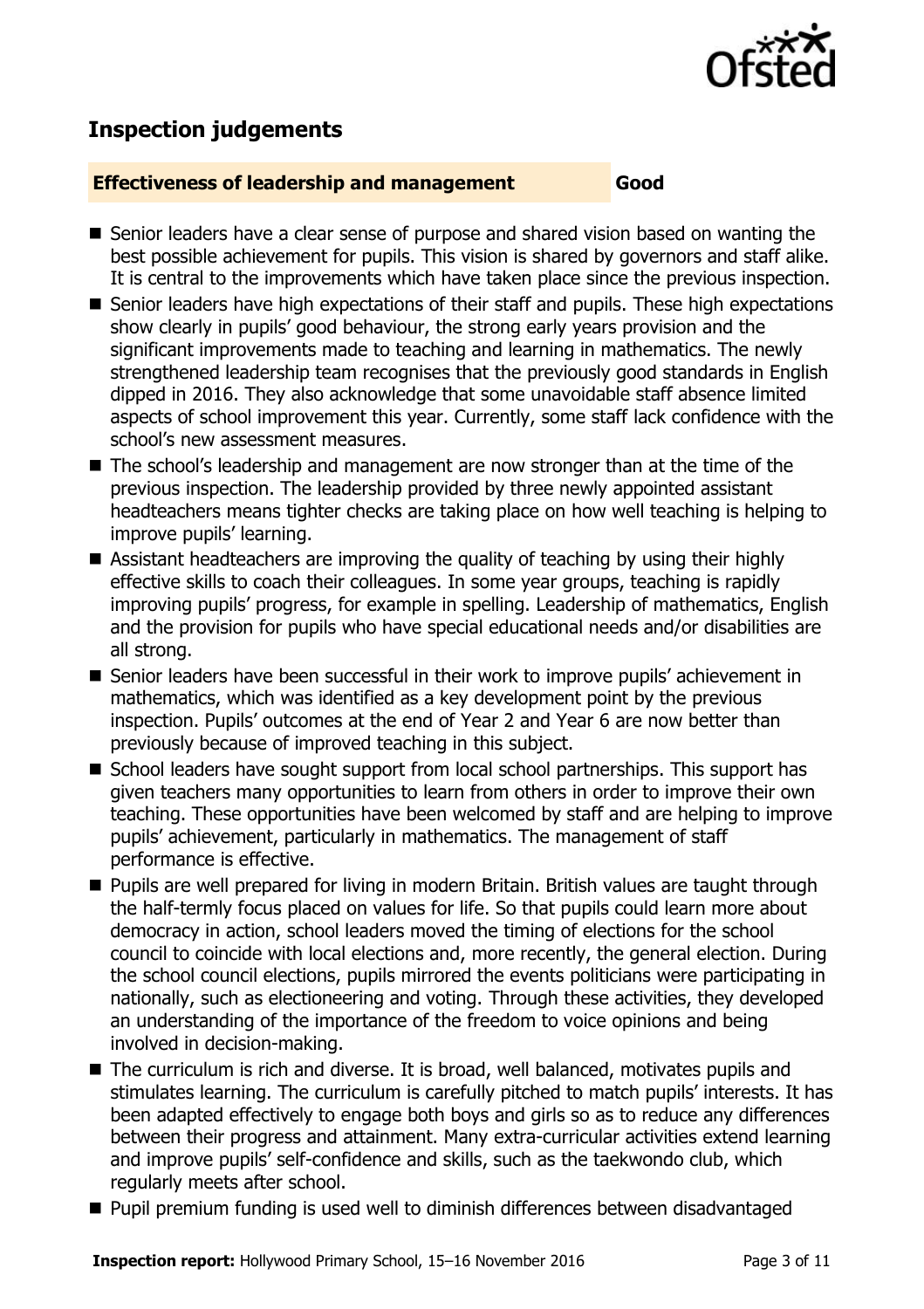

pupils and others nationally. In 2015, these differences reduced in reading, writing, mathematics and grammar, punctuation and spelling. The latest school performance information shows that, in a few year groups, disadvantaged pupils are making faster progress than their peers and catching up with non-disadvantaged pupils nationally. This is supported by what inspectors also saw in pupils' books.

- The physical education and sports premium for primary schools is being used effectively to improve sports teaching in school. School leaders are always seeking different sports to excite pupils and increase their participation in those sports. A prime example of this is the sailing opportunities provided for older pupils. During the inspection, the well-coached school basketball team won a basketball tournament, after playing against other local schools in a tournament organised by the Kings Heath Sports Partnership.
- The resource base provision for pupils who have special educational needs and/or disabilities is led and managed effectively. The provision successfully enables pupils to integrate into the main school when they are judged to be ready to work in a mainstream class environment and able to make the most of school.

### **Governance of the school**

- Following the previous inspection, an external review of governance was undertaken to address the identified weaknesses. This helped governors to learn more about the important role they play in school and inspired them to take decisive action to improve their effectiveness. They are now a strong, fully functioning strategic group committed to driving sustainable school improvement.
- Records of governing body meetings show that governors ask many challenging questions of school leaders about pupils' progress. This helps governors to understand why some groups of pupils are not making as much progress as others. They make decisions about the deployment of resources to bring about improvement, with particular success in mathematics.
- The performance of staff is overseen appropriately by governors.

### **Safeguarding**

- The arrangements for safeguarding are effective and fit for purpose. A robust and rigorous culture of safeguarding permeates school life.
- Leaders ensure that the necessary checks are made on staff before they are employed. Staff regularly undertake safeguarding training, receive regular updates and have a good understanding of what actions they should take if they have any concerns. School leaders and staff work closely with parents and a range of outside agencies to ensure vulnerable pupils are kept safe.

### **Quality of teaching, learning and assessment Requires improvement**

■ Variations in the use of assessment information mean teaching is more effective in some subjects and classes than in others. In mathematics, for example, standards are rising. However, in reading and writing, progress rates vary depending on the quality of teaching.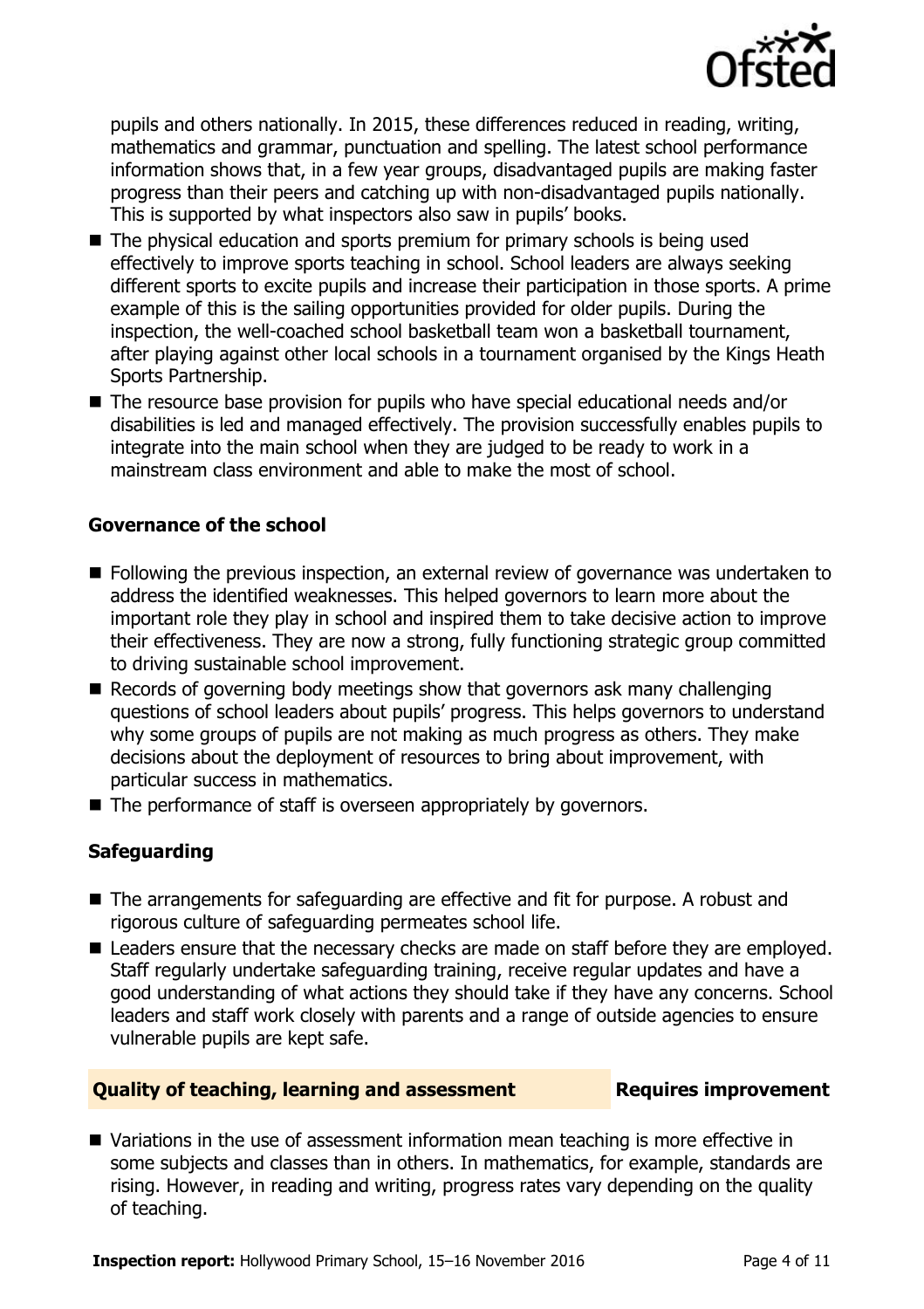

- A minority of teachers are not ambitious enough for their pupils. Some teachers do not use assessment information with sufficient care when planning learning tasks for pupils. This limits the amount of challenge for the most able pupils, while lower-ability pupils are sometimes given work which is too difficult for them to complete. This is not widespread, but it still happens too much.
- Occasionally, a little time is wasted in lessons when pupils are waiting to begin their learning activities. This slows the pace of learning for some pupils.
- $\blacksquare$  Pupils are taught the skills of constructing and sounding out words well in many classes. Since 2013, the proportions of pupils reaching the expected standard in the Year 1 phonics screening check have been above the national figures, although the school's results dipped to below average in 2016. Despite this largely positive picture, the teaching of reading does not build carefully enough on pupils' skills. In some classes, teaching does not help pupils to read with understanding, and this hinders their learning. The teaching of mathematics, however, is stronger and leads to good progress.
- Teaching assistants are making an effective contribution to learning in classrooms when teaching small groups of pupils. Accurate identification of special educational needs enables staff to target individuals and groups of pupils for additional support in lessons or small groups.
- Resources are used well to support learning and fire pupils' imagination, including the use of visual resources in the resource base provision. Displays around school are bright, colourful and well designed to support learning, while also celebrating some good-quality work produced by pupils across the school.

### **Personal development, behaviour and welfare Good**

### **Personal development and welfare**

- The school's work to promote pupils' personal development and welfare is good.
- Staff in school have a caring, nurturing and inclusive approach to supporting pupils. This means their personal development and welfare needs are met effectively. This is particularly the case for pupils who attend the resource base provision. Parents explained to an inspector that they see this as a very positive side of school life and value it greatly.
- **Pupils have a good knowledge of how to keep themselves safe in the wider community** and particularly when using the internet. This is because of the high profile given to this important element of pupils' education and development.
- Pupils report there is occasionally a little bullying in school, but it is usually dealt with to their satisfaction and inspectors agree. They went on to explain that sometimes adults could deal with incidents even more effectively. Leaders are aware of this and are taking action.
- The before- and after-school provision caters well for the needs of pupils who attend this.

### **Behaviour**

■ The behaviour of pupils is good. Behaviour in the resource base provision is of a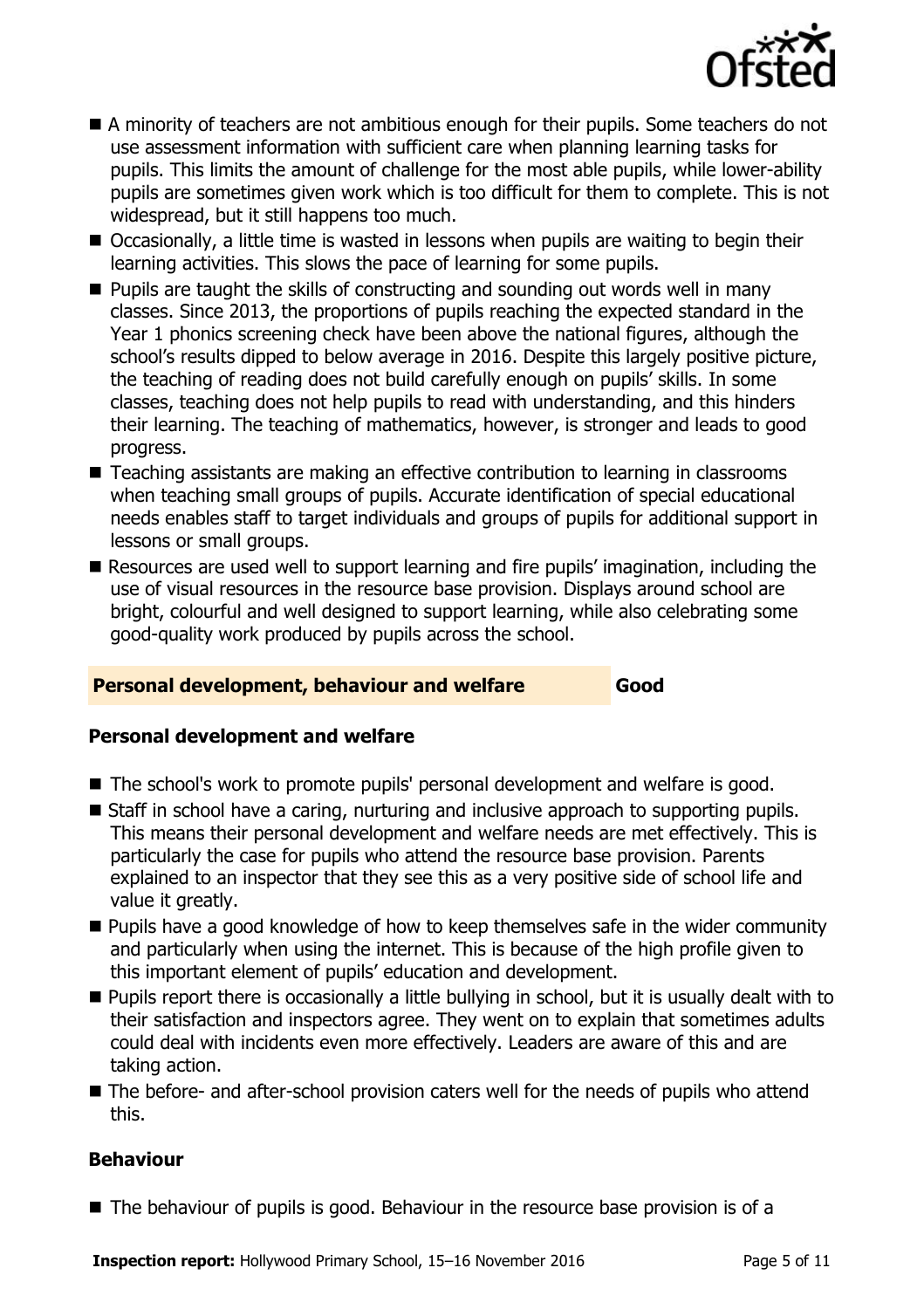

particularly high standard.

- **Pupils are polite and well mannered. They hold doors open for others and confidently** welcome visitors to their school.
- In the vast majority of lessons, pupils try hard and display positive attitudes, helping their learning to proceed with little disruption.
- **Pupils attend school regularly. Pupils' attendance is improving and is now above** average. School staff work closely with the local authority to ensure attendance is given a high priority. The number of pupils who are regularly absent from school has been reduced well because of the strong focus placed upon being in school and learning.
- $\blacksquare$  Home and school work together effectively to ensure regular attendance. The most recent overall attendance figure is in line with the national average and around a quarter of pupils had 100% attendance in the last academic year.
- In a small minority of lessons, boys do not engage fully, with some straying off-task, which slows their learning.

### **Outcomes for pupils Requires improvement**

- **From their individual starting points, pupils' progress in reading and writing varies from** one class to the next. In the main, this is due to some shortcomings in the way teachers use assessment information. On the other hand, achievement in mathematics has strengthened and pupils are now doing better in this subject than they were at the time of the previous inspection.
- At the end of Year 6 in 2016, pupils' standards were lower in reading and mathematics than in writing because teaching was less strong in these subjects. The latest school performance information shows that this continues to be the case.
- The most able pupils' progress in reading lags their progress in mathematics and writing. Current teaching does not always offer sufficient challenge to push them on further with their English skills.
- $\blacksquare$  The proportion of pupils reaching the expected standard in the phonics screening check at the end of Year 1 dipped from 2015 to 2016 and was below average. In part, this was due to long-term staff absence that disrupted pupils' progress and learning. Phonics teaching observed during this inspection was effective and other evidence indicates that such practice is typical.
- Throughout the school, assessment information shows that the progress made by disadvantaged pupils, including the most able, is stronger in mathematics and writing than in reading.
- School performance information shows pupils who have special educational needs and/or disabilities are making good rates of progress. Pupils attending the resource base provision also do well.

### **Early years provision Good Good**

Early years is well led by an assistant headteacher with a clear vision of what children should be doing to progress well in their learning and development. Children get off to a flying start to their education at Hollywood because of this.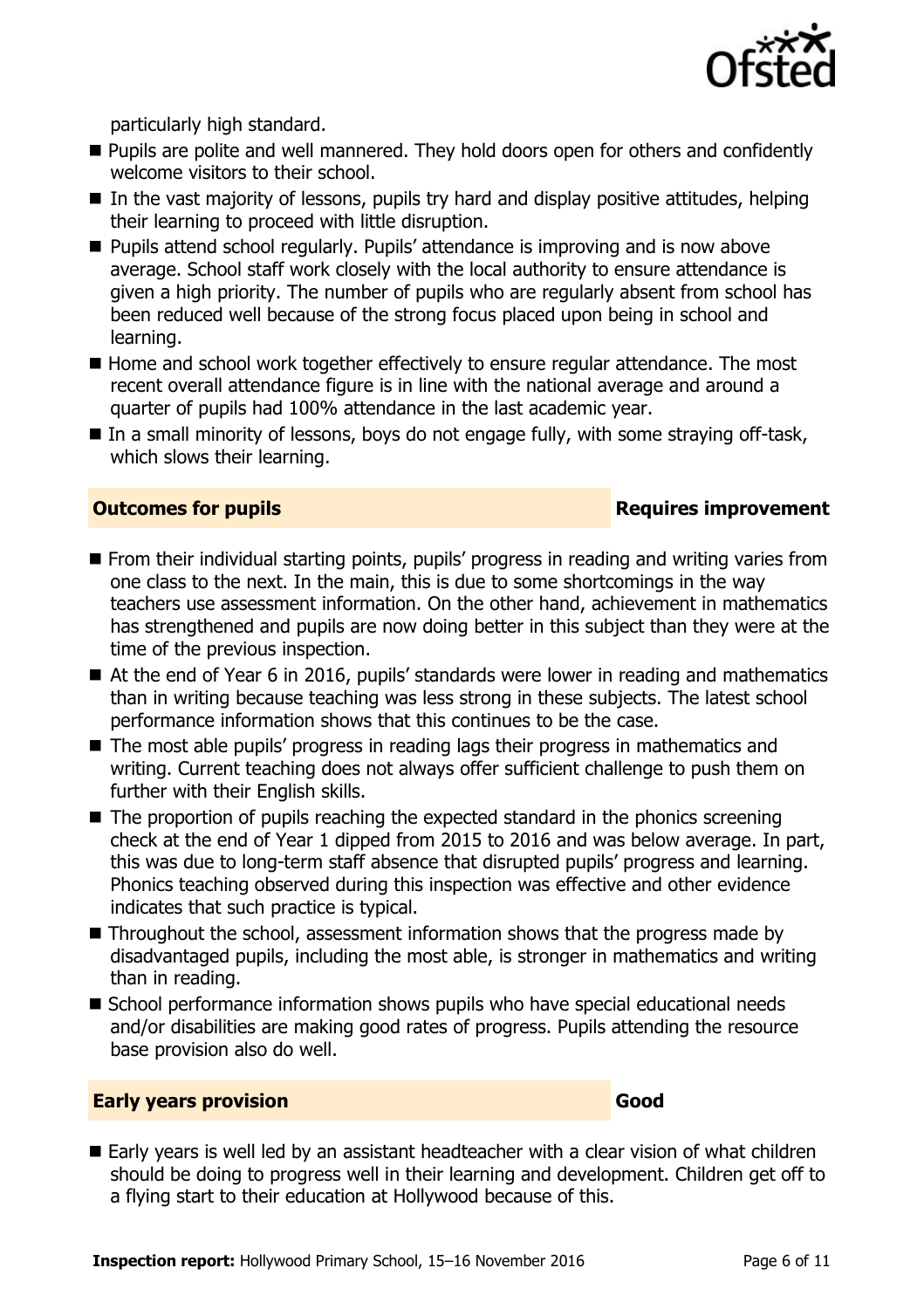

- $\blacksquare$  From joining early vears with knowledge and skills which vary from year to year, but overall are broadly typical for their age, children make good progress to the end of their year in the Reception class because of effective teaching. Teaching pays particular attention to the development of good learning habits, with a strong emphasis on speaking and listening skills, cooperation and perseverance.
- The proportions of children who are well prepared for learning in the next stage of their education in Year 1 have increased over time. Last year, nearly three quarters of children progressed well from their individual starting points to reach a good level of development.
- Children socialise nicely with each other; they take turns and clearly enjoy one another's company. When in the indoor and outdoor learning areas, children get on well together. They behave well towards their peers and adults.
- Disadvantaged children are making similar rates of progress to others because additional funding is spent well to support their learning.
- Effective arrangements for children starting school help them to settle well into routines which are new to them.
- Safeguarding arrangements are effective for children in the early years.
- The quality of teaching is good. Occasionally, the most able children in the early years are not challenged effectively and their progress, as a group, is not tracked as carefully as it could be.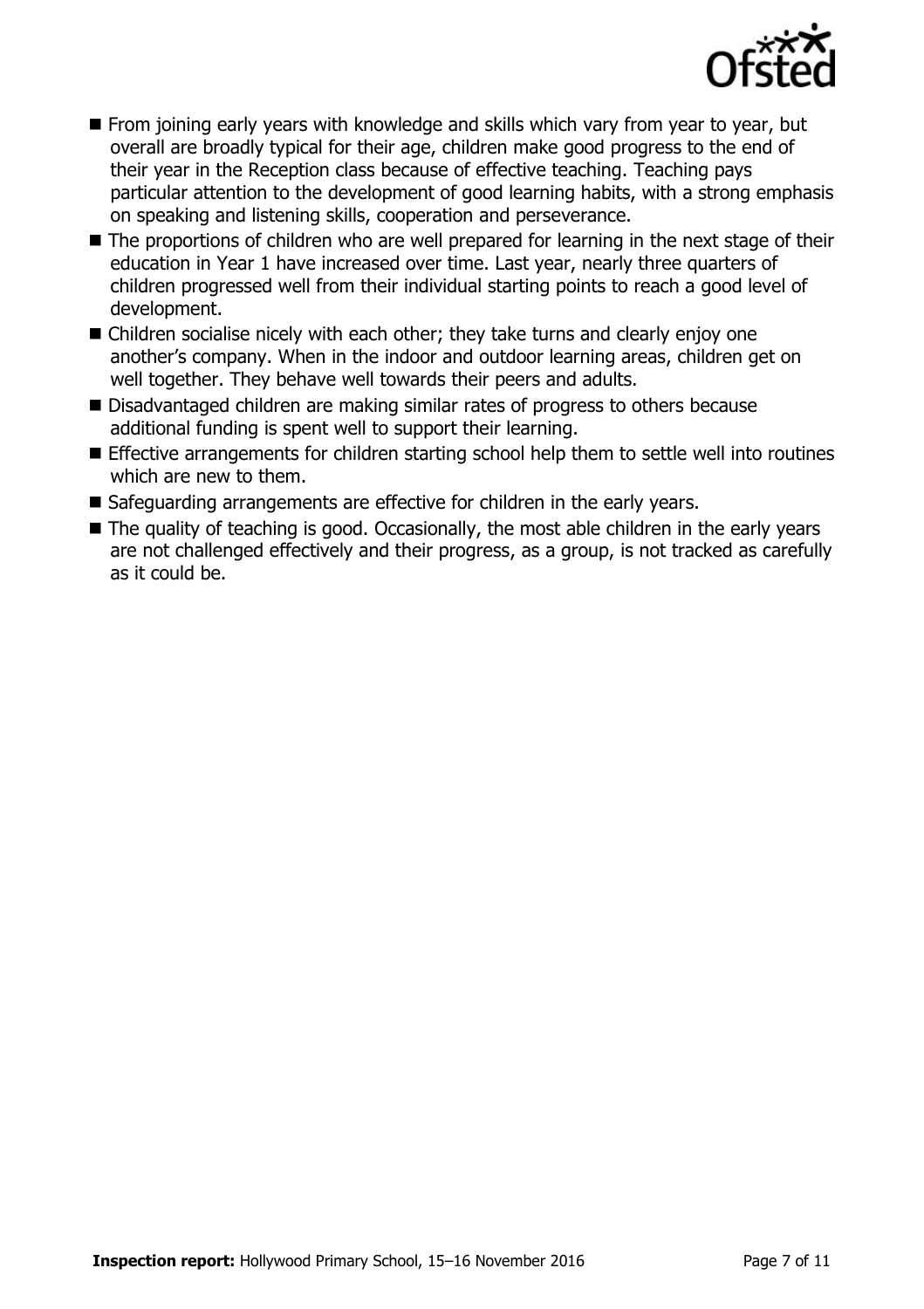

# **School details**

| Unique reference number | 103314     |
|-------------------------|------------|
| Local authority         | Birmingham |
| Inspection number       | 10019999   |

This inspection of the school was carried out under section 5 of the Education Act 2005.

| Type of school                      | Primary                          |
|-------------------------------------|----------------------------------|
| School category                     | Maintained                       |
| Age range of pupils                 | 4 to 11                          |
| <b>Gender of pupils</b>             | Mixed                            |
| Number of pupils on the school roll | 428                              |
| Appropriate authority               | The governing body               |
| Chair                               | <b>Steve Anderson</b>            |
| <b>Headteacher</b>                  | Simon Dix                        |
| Telephone number                    | 0121 675 7711                    |
| Website                             | www.hollywoodprimaryschool.co.uk |
| <b>Email address</b>                | enquiry@hollywood.bham.sch.uk    |
| Date of previous inspection         | 24-25 September 2014             |

### **Information about this school**

- This is a larger than average-sized primary school.
- $\blacksquare$  The majority of pupils are of White British heritage.
- $\blacksquare$  The proportion of pupils supported by the pupil premium funding is above the national average.
- The proportion of pupils who have special educational needs and/or disabilities is below the national average.
- The proportion of pupils who have statements of special educational needs or education, health and care plans is above average.
- The school has a specialised autism spectrum disorder resource base provision on site, catering for 12 primary-aged pupils.
- The school met the government's floor standards in 2015, which are the minimum expectations for pupils' progress and attainment in reading, writing and mathematics by the end of Year 6.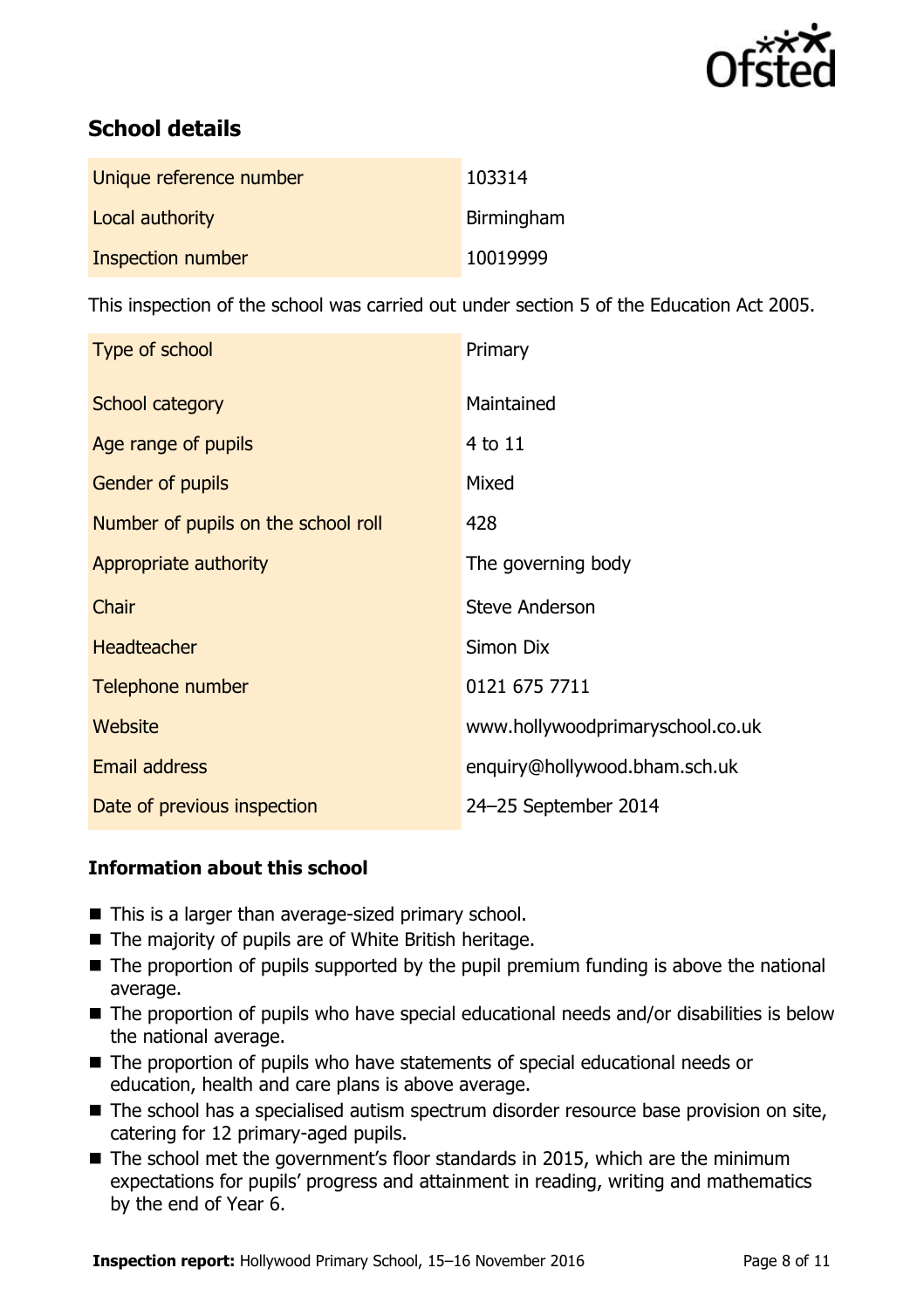

- The school runs a breakfast club and after-school club for pupils.
- The school meets requirements on the publication of specified information on its website.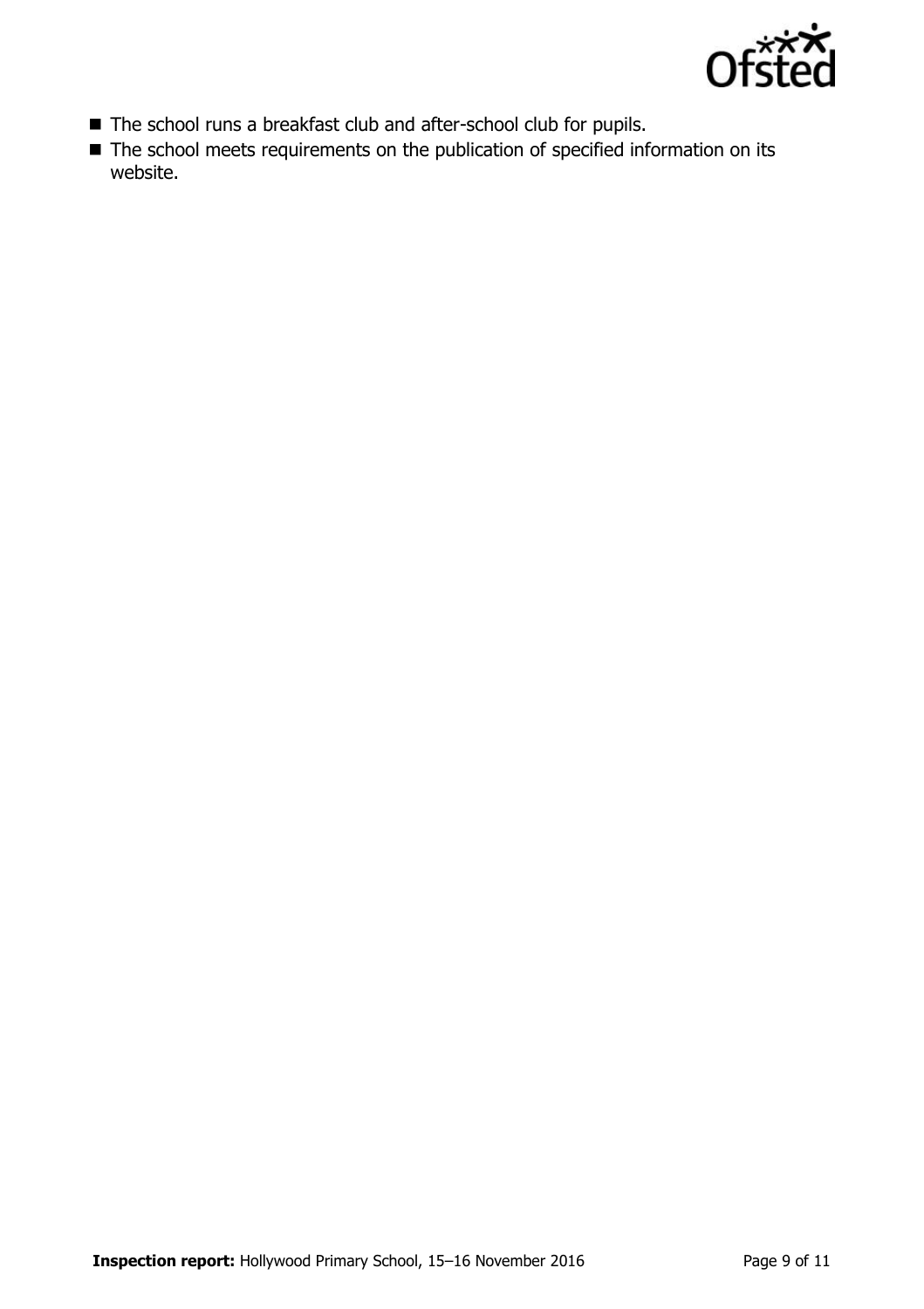

# **Information about this inspection**

- Inspectors observed learning in lessons and parts of lessons. Some of these were observed jointly with the headteacher, deputy headteacher or assistant headteacher for the early years.
- Meetings were held with senior leaders, school staff and two governors, including the chair of the governing body. The lead inspector also spoke with a representative of the local authority.
- Inspectors held discussions with parents and groups of pupils. Inspectors spoke informally to pupils in lessons and during breaks and lunchtimes.
- Inspectors scrutinised the pupils' work during lessons and work produced over time in a wide range of their books. They also listened to a small number of pupils from Year 1, Year 2 and Year 6 reading.
- Inspectors closely observed the work of the school and looked at the latest school performance information showing the progress pupils currently in school are making.
- Other documentation scrutinised included plans for school improvement, safeguarding information, behaviour logs, attendance records and minutes of governing body meetings.
- Inspectors took account of 78 responses to the online questionnaire, Parent View. Inspectors considered 77 free text responses from parents and 43 responses to the staff questionnaire.

### **Inspection team**

| Declan McCauley, lead inspector | Ofsted Inspector        |
|---------------------------------|-------------------------|
| <b>Richard Kentish</b>          | Ofsted Inspector        |
| <b>Sarah Ashley</b>             | <b>Ofsted Inspector</b> |